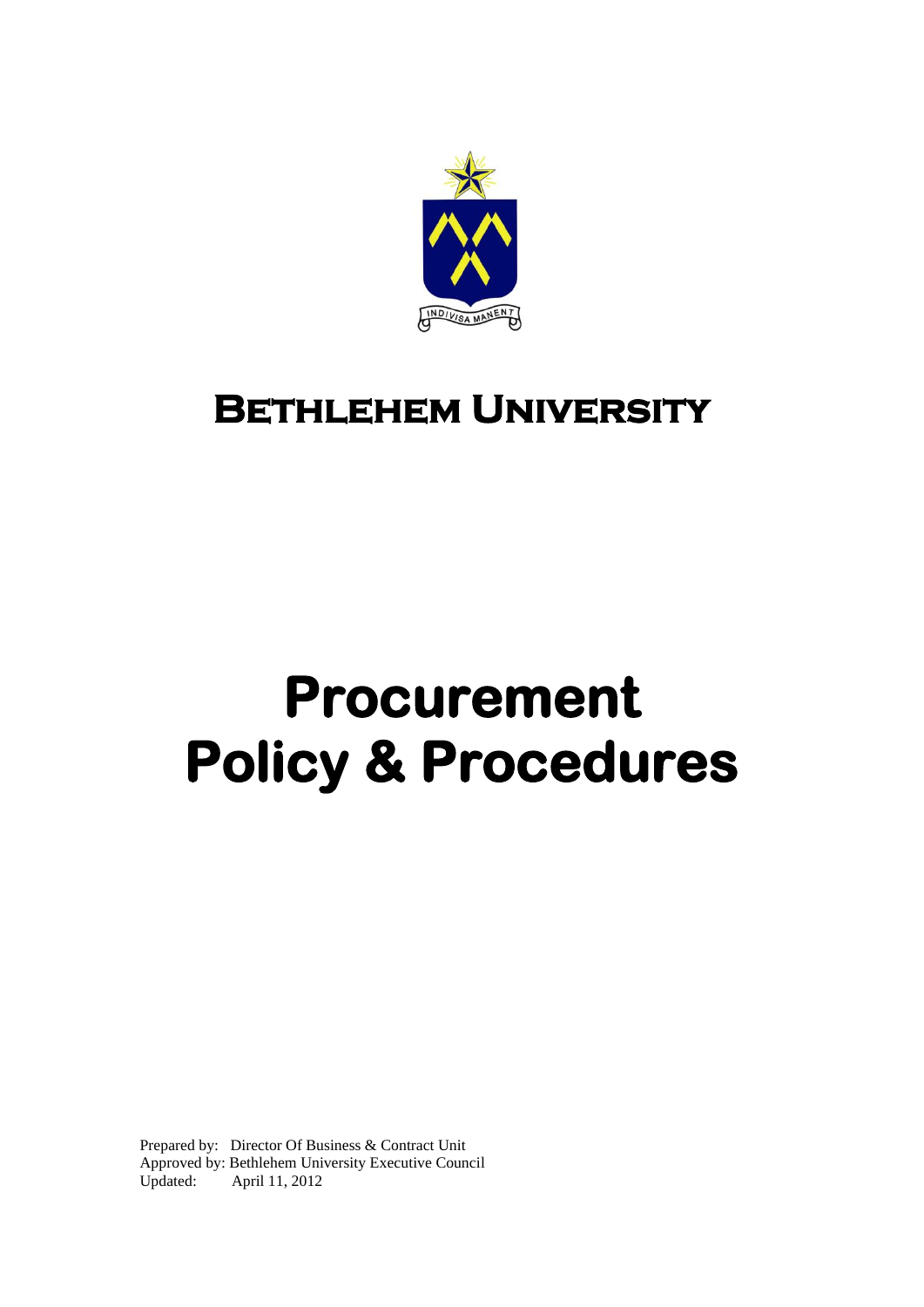# **A. Purpose and Scope**

To outline the general procurement polices and responsibilities of the University. The policy contains guidelines and procedures with regard of purchasing goods and services.

Purchasing is centralized for efficiency and is designed to relive the faculty, research personnel, and departmental staff of certain duties and responsibilities connected with procurements. The office serves as coordinator between the requester and the supplier.

# **B. Responsibilities**

# **B.1 Procurement Office Responsibilities**

Bethlehem University Procurement Office is responsible for managing all procurement activities of the University.

Work involves coordinating and facilitating the acquisition of goods and services. Duties include reviewing requests and authorizing the purchase of commonly used goods and services and/or assisting higher level buyers in the preparation of bid invitations, the analysis of bids, and the award of contracts.

# **B.2 Departments' and Units' Responsibilities**

- Departments are responsible for following the proper procurement procedures as outlined in this document.
- Departments are also responsible to inform new Department members of the University Procurement Policy.

# **B.3 Engineer's Office Responsibilities**

All construction, maintenance, and renovation projects related to University facilities and utility services are managed by the University Engineer in coordination with the Procurement Office. The Engineer's Office is responsible for providing all appropriate documents (such as blue prints and design, estimated project cost, contractor list form, bid proposal description) necessary to carry out the bidding process. The Procurement Manager is responsible for reviewing construction procurement documents and contracts for compliance with purchasing procedures before forwarding to the Vice President for Finance and Administration for signature.

# **C. Procurement Procedures and Steps**

# **C.1 Requisition Form**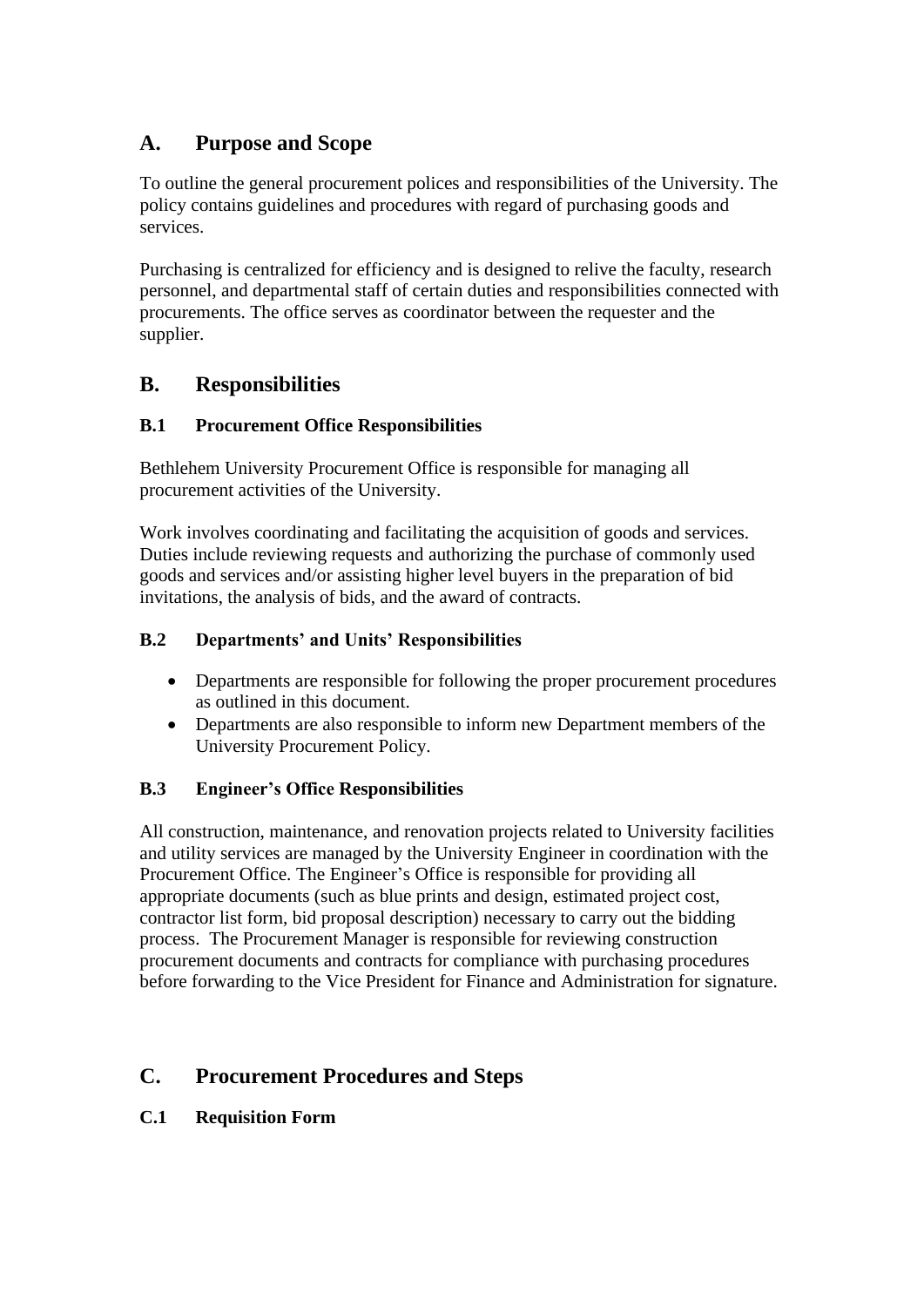The Requisition Form is the procedural tool by which different Departments of the University may request the purchase of goods and/or services, which require processing by the Procurement Office.

The Requisition Form which is available at the Procurement Office and on the intranet should be filled by the requestor and signed by the Department head the requestor belongs to. Department head should review the requisition form and make sure that all information requested is completed (date, account number, full description and specifications). Item descriptions should be complete and accurate to allow bidders to bid the requirements expeditiously. After filling in all required information the requisition should be forwarded to the Procurement Office.

Departments should anticipate their requirements to allow adequate lead time for order processing and delivery.

# **C.2 Purchase Order/Contract**

Purchase orders and contracts are issued by the Procurement Office only after the approval of the requisition and performing the appropriate bidding process.

- Purchase orders are used for all materials, parts, supplies, and equipment. The establishment of a purchase order is required for all purchases over \$500.
- Contracts are issued for all services and jobs including construction activities.
- The Purchase Order and contracts are used as a tool for the Finance Office to verify and control payments made to vendors.
- Purchase orders and contracts constitute a legally binding document that cannot be changed without the consent of both parties.
- Departments should obtain a copy of the purchase order/contract to use for verifying the goods and services received and for record keeping.

# **C.2.1 Invitation to Bid/Request for Quotations**

After receiving the Requisition Form and identifying the suppliers, the Procurement Office prepares all bidding documents within one week from receiving the Requisition Form. Bidding documents include the date of issuance, time of issuance, bid number, full description and specifications of the requested items, and a deadline for date and time of receiving the bid/quotation.

Invitation to bid and requests for quotations for the purchase of all goods are subject to the following guidelines:

- \$1 \$999: quotations are recommended but not required.
- \$1,000 \$4,999: at least two written or faxed quotations are required depending on the availability of the goods requested.
- \$5,000 \$9,999: three written bids are required. Faxed bids can be accepted if the supplier gives reasonable justification for sending it by fax.
- \$10,000 and above three or more written bids are required.

# **C.2.2 Pool of Suppliers**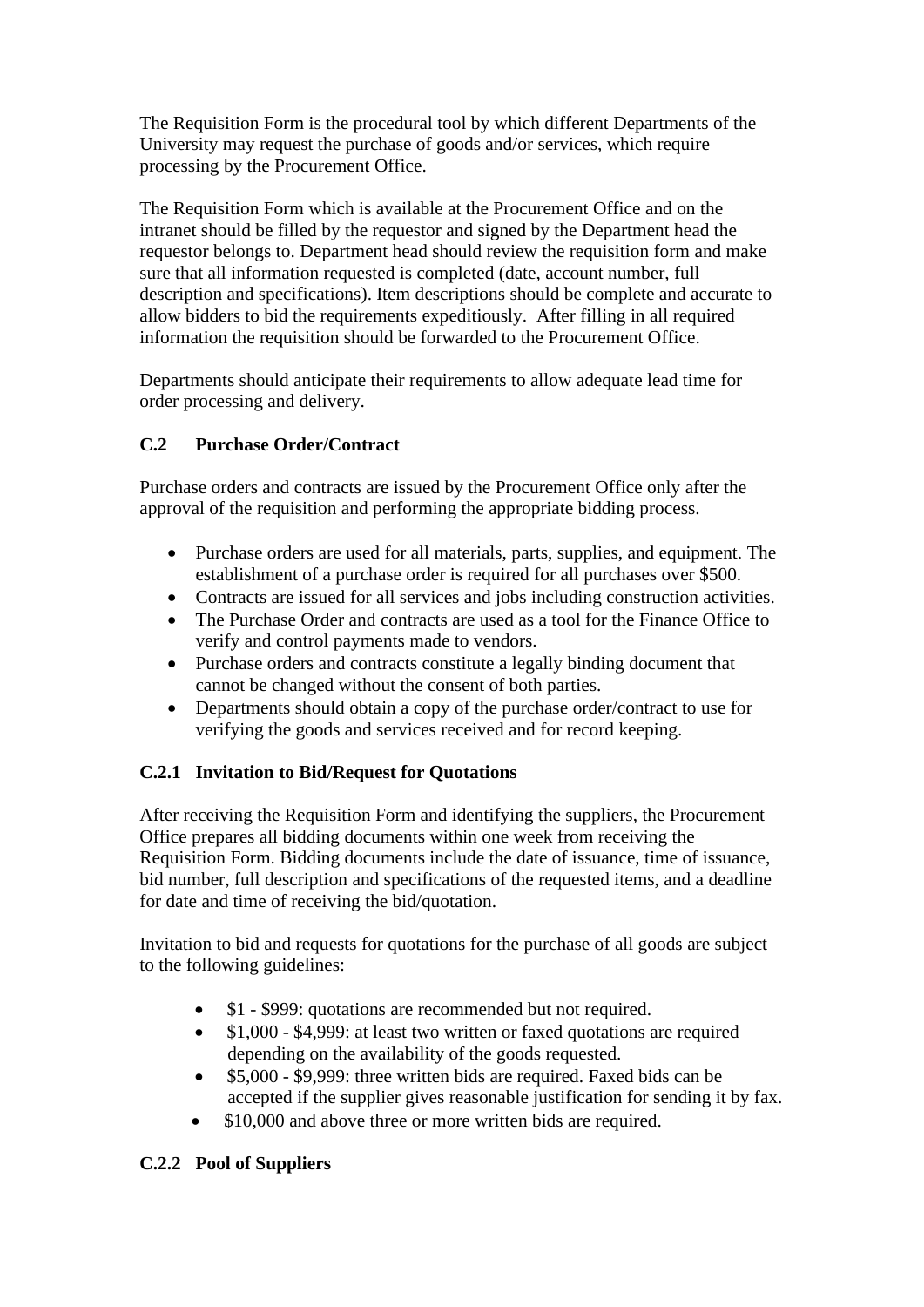The selection of suppliers is open to all qualified suppliers and mainly is the responsibility of the Procurement Office and the Department involved. Departments may suggest names of suppliers to added to the pool available.

#### **C.2.3 Receiving Bids/ Quotations**

- All quotations must be received in sealed envelops.
- Quotations should be delivered to the Administrative Assistant of the Vice President For Finance & Administration.
- The Administrative Assistant holds quotations in the Finance Office and delivers them to the Procurement Office on evaluation date.
- Faxed quotations can only be accepted if proper justification is provided by the supplier.
- Faxed quotations should be directed to the Office of the Financial Vice President For Finance& Administration to keep until evaluation date.

#### **C.2.4 Evaluation of Bids/Quotations**

All official bids or quotations are evaluated by a committee of at least three members. For University regular procurements not exceeding \$8,000 the committee is composed of the Purchasing and Auxiliary Enterprises Manager and two members of the Department requesting the purchase. If the amount exceeds \$8,000 the Vice President For Finance & Administration will be on the committee.

For construction, renovation, and other major maintenance projects under \$10,000 evaluation will be made by the Procurement Manager, the University Engineer, and the Plant and Maintenance Director. If expected project amount is over \$10,000 evaluation will be made by the Vice President For Finance & Administration, the Engineer, the Procurement Manager, the Director of Institutional Technology, and the Grant Comptroller or Accountant.

Evaluation for regular procurements such as chemicals, equipment, spare parts, etc.. is evaluated based on the following criteria:

- Reputation of and experience with the supplier.
- The life of the product or service.
- Quality.
- Risk and occupational health and safety issues.
- Sustainability.
- Price.

#### **C.2.5 Receiving and Inspection Form**

The Receiving and Inspection Form (see attachment 3) is designed to assure that items received from vendors are consistent with the Purchase Order in terms of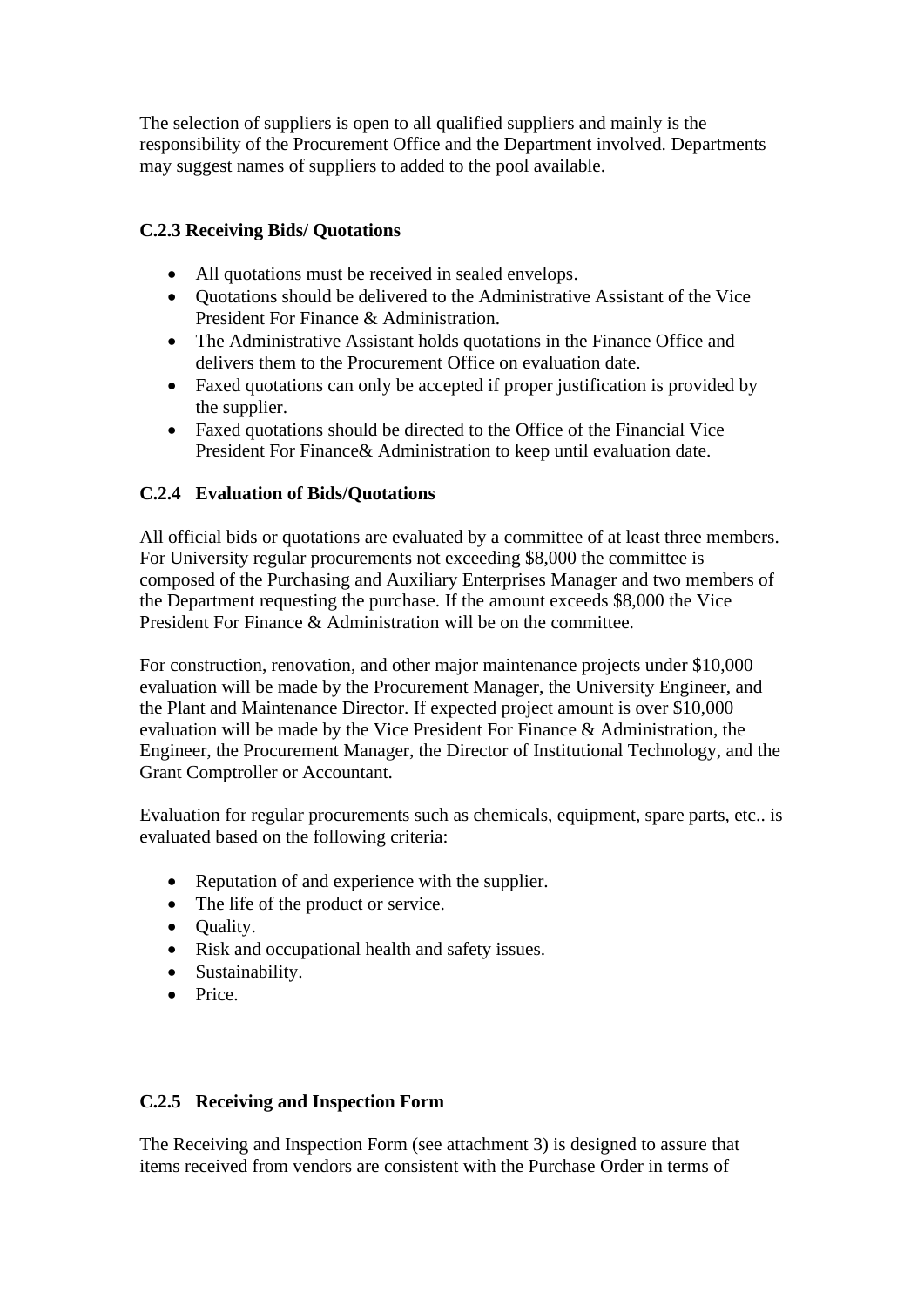specification and quantity. It is the Department's responsibility to designate a person from the Department to receive the Department orders. The information on the Receiving and Inspection Form should include the name of the vendor, date of delivery, purchase order number, description and serial number if available of items received, and the name and signature of the person receiving the order. For large equipment purchases the Receiving and Inspection Form should be filled out by the Purchasing and Auxiliary Enterprises Manger with the Department representative to assure that serial numbers are taken and documented.

# **D. Special Procurement Procedures**

# **D.1 Emergency Procurement**

An emergency shall be defined as any situation which, if not corrected immediately, would cause damage to persons or property or result in a hazardous situation to employees and/or students or in any other fashion if not acted upon. Emergency orders are generally used for maintenance repairs. Failure to anticipate a need by any Department is not, of itself, considered as an emergency and will not be acted upon as such.

To initiate an emergency purchase, the authorized person in the Department must call the Purchasing and Auxiliary Enterprises Manager's Office and explain the situation in detail. If the Purchasing Office approves the situation as emergency, an immediate authorization for acquiring all items needed to fix the emergency will be granted. After the emergency is corrected, a Requisition Form should be filled in and sent to the Purchasing Office. The Requisition Form must state on it the nature of the emergency and must include a description of the goods and services requisitioned.

# **D.2 Single Source Procurement and Justification**

The procurement of supplies or equipment without competition is done under exceptional and limited circumstances. When Departments require the purchase of a specific brand name sold by one specific agent, the Department must fully justify in writing the reason for choosing this specific brand. In such cases the Department Head must justify in writing the reason for single source procurement.

The Purchasing and Auxiliary Enterprises Manger reserves the right to request general specifications of the required item to obtain several offers.

# **D.3 Procurement Under Grants**

- Departments requesting purchases under Grants must fill the University Requisition Form and sign it by the Grant Manager. Before placing any request, Grant Managers should make sure that their request is in line with the Grant Agreement.
- The Procurement Office should clear grant procurements from the Grant Comptroller prior to placing purchase orders to confirm availability of funds.
- After verifying requests and obtaining proper approval, the normal procurement procedures are followed.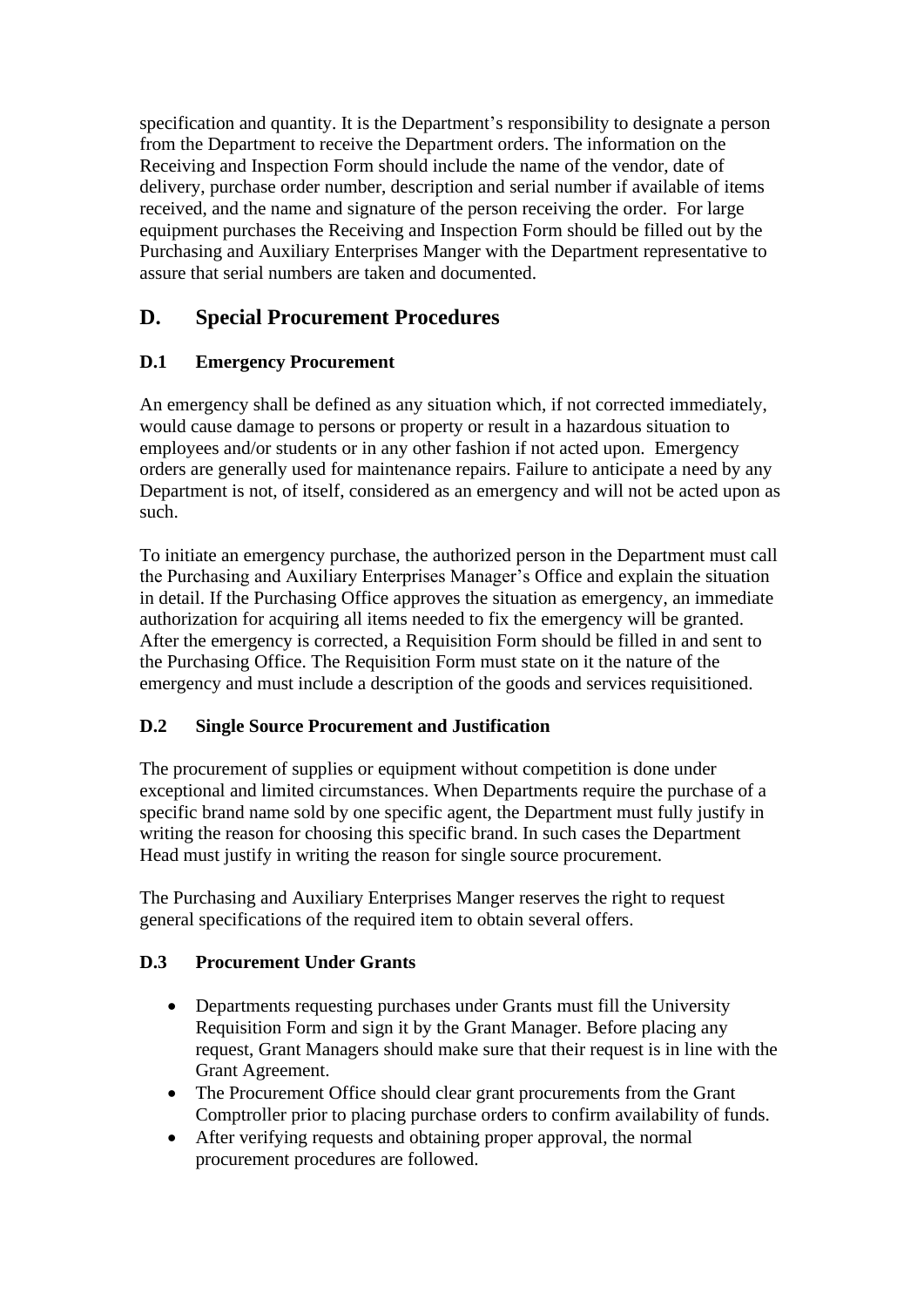# **D.4 Lease Purchase and Rental Agreement**

Regardless of the time period involved in these agreements, a formal contract will be issued. All lease or rental contracts must be signed on behalf of Bethlehem University by the Vive President For Finance & Administration after review by the Procurement Manager.

# **D.5 Daily Purchases from Sole Suppliers**

Purchases made for Hotel Management, the Coffee shop, and the Maintenance Department on a daily basis are usually obtained from limited local suppliers. Daily procurements must pass through the Procurement Manger for approval prior to purchase. It is the responsibility of the Procurement Manger to monitor all prices to avoid overpricing by sole suppliers.

# **D.6 Travel**

Please refer to the University Travel Policy.

# **E. General Regulatory Clauses**

#### **E.1 Change or Modification of Purchase Order**

Changes or modifications in purchase order documents requested by Departments can only be made through the Procurement Office.

The change may refer to price or quantities ordered. As a result of these changes a new purchase order is issued under the pervious serial number. The adjustments should be approved and signed by the Vive President For Finance & Administration.

#### **E.2 Errors in Bids/Quotations**

Vendors are responsible for the accuracy of their quoted prices and specifications. In the event of an error between the unit price and its extension, the unit price will govern. Quotations may be amended or withdrawn by the bidder up to the bidding opening date and time, after which, in the event of an error, bids may not be amended but may be withdrawn prior to the issuance of the order. After the order has been issued no bid may be withdrawn or amended unless the Procurement Manager and the Vive President For Finance & Administration consider the change to be in the University's best interests.

# **E.3 Late Bids/Quotations**

All bids or quotations should be received prior to the deadline for submission. It is the responsibility of the vendor to ensure that their bids are received by the responsible person no later than the appointed hour and date stated on the Bid Form. Late submissions will not be considered unless a fair exception is granted to the supplier with the permission of the Purchasing and Auxiliary Enterprises Manger and the Vive President For Finance & Administration.